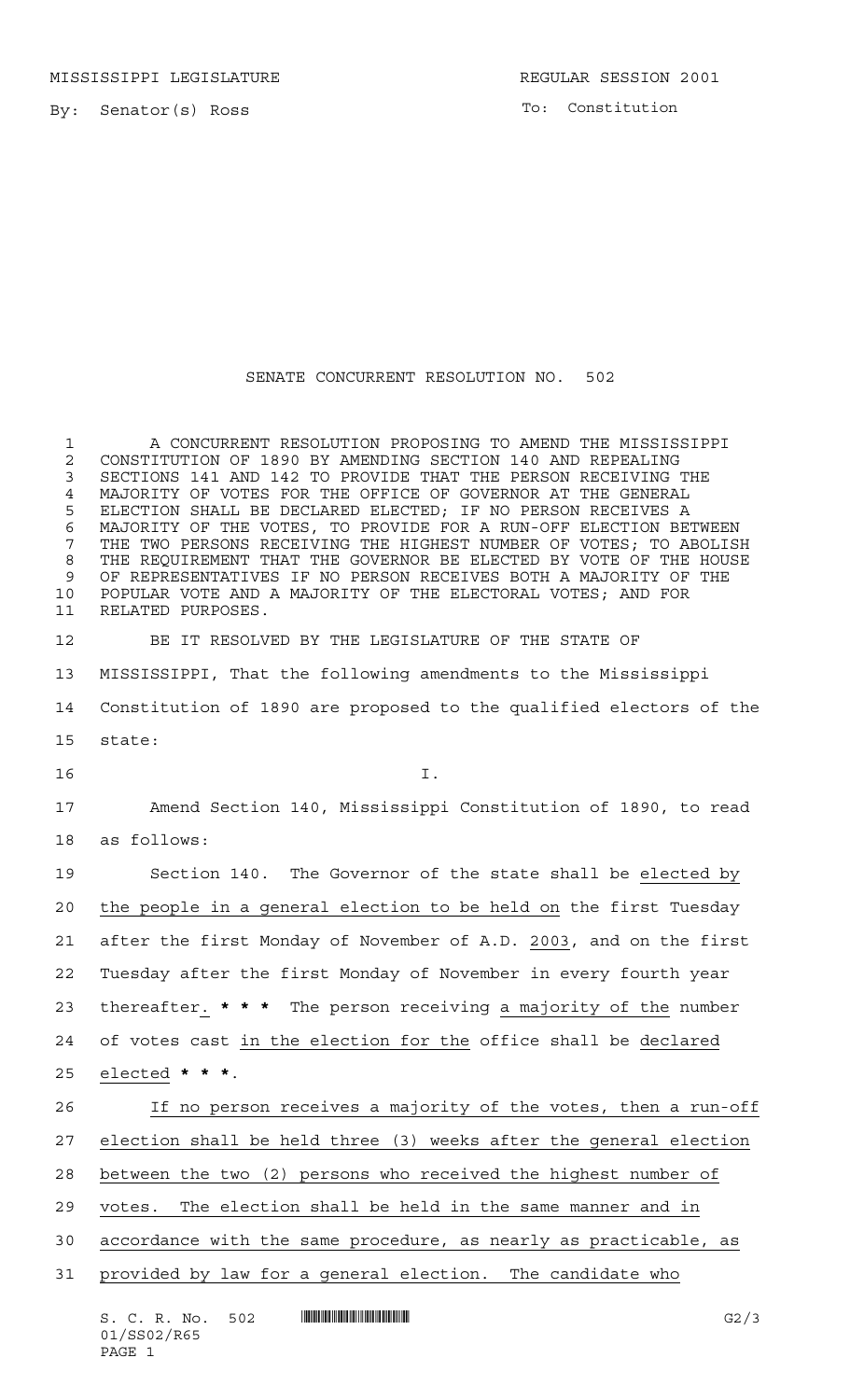receives a majority of the votes in the run-off election shall be

declared elected.

II.

 Amend the Mississippi Constitution of 1890 by repealing Section 141 which reads as follows:

 Section 141. If no person shall receive such majorities, then the House of Representatives shall proceed to choose a Governor from the two (2) persons who shall have received the highest number of popular votes. The election shall be by viva voce vote, which shall be recorded in the journal, in such manner as to show for whom each member voted.

III.

 Amend the Mississippi Constitution of 1890 by repealing Section 142 which reads as follows:

 Section 142. In case of an election of Governor or any state officer by the House of Representatives, no member of that House shall be eligible to receive any appointment from the Governor or other state officer so elected, during the term for which he shall be elected.

 BE IT FURTHER RESOLVED, That these proposed amendments shall be submitted by the Secretary of State to the qualified electors at an election to be held on the first Tuesday after the first Monday of November 2002, as provided by Section 273 of the Constitution and by general law, with the amendments in this resolution being voted on as one (1) amendment since the proposed amendments pertain to one (1) subject.

 $S. C. R. No. 502$  Henri Holden and American and American and American and American and American and American and American and American and American and American and American and American and American and American and America BE IT FURTHER RESOLVED, That the explanation of this proposed amendment for the ballot shall read as follows: "This proposed constitutional amendment provides that the person who receives a majority of the popular vote for Governor at the general election shall be declared elected. If no person receives a majority, then a run-off election between the two (2) persons receiving the highest number of votes will be held three weeks later. The

01/SS02/R65 PAGE 2